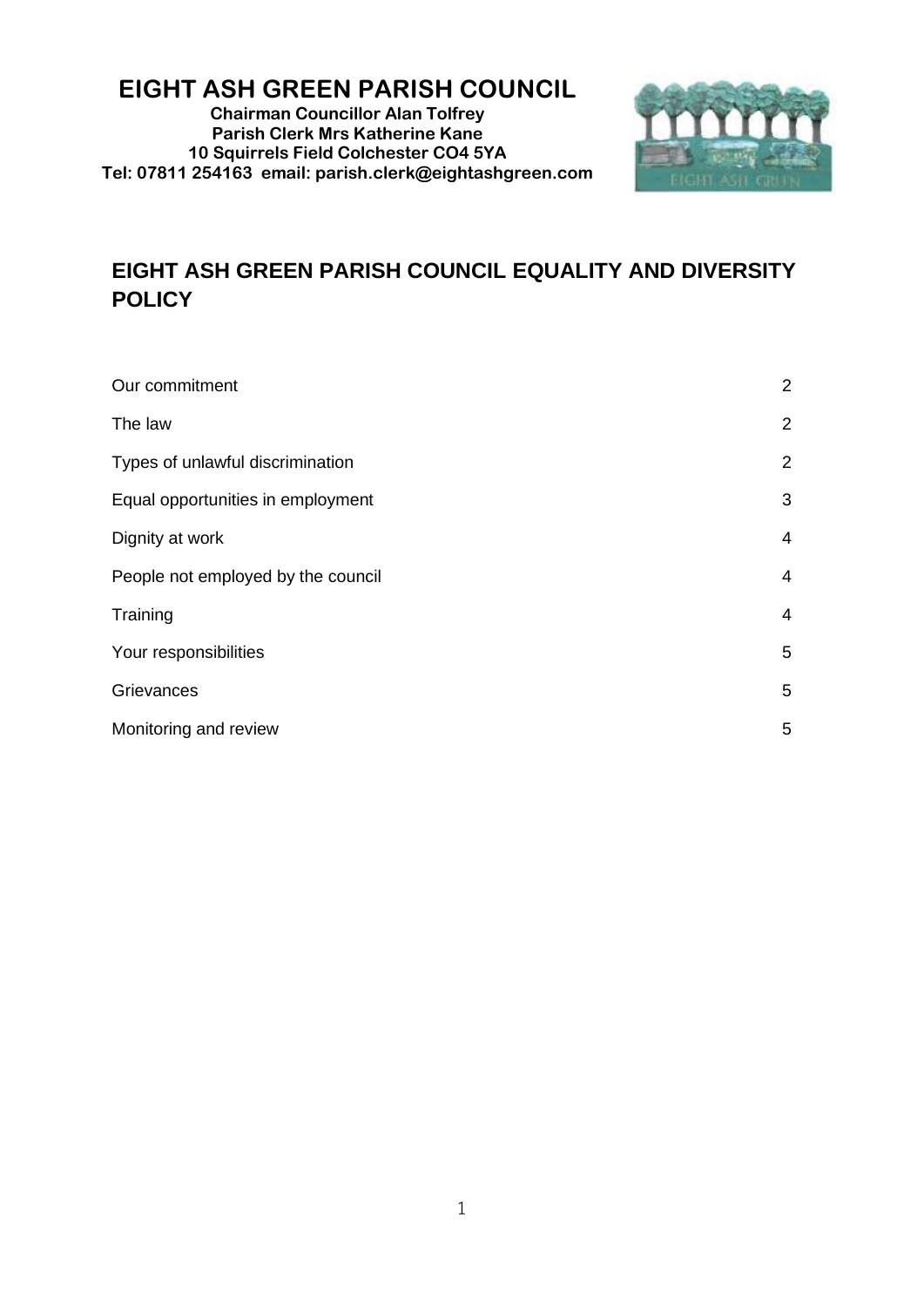# **Our commitment**

The council is committed to providing equal opportunities in employment and to avoiding unlawful discrimination.

This policy is intended to assist the council to put this commitment into practice. Compliance with this policy should also ensure that employees do not commit unlawful acts of discrimination.

Striving to ensure that the work environment is free of harassment and bullying and that everyone is treated with dignity and respect is an important aspect of ensuring equal opportunities in employment.

#### **The law**

It is unlawful to discriminate directly or indirectly in recruitment or employment because of age, disability, sex, gender reassignment, pregnancy, maternity, race (which includes colour, nationality, caste and ethnic or national origins), sexual orientation, religion or belief, or because someone is married or in a civil partnership. These are known as "protected characteristics".

Discrimination after employment may also be unlawful, e.g. refusing to give a reference for a reason related to one of the protected characteristics.

The council will not discriminate against or harass a member of the public in the provision of services or goods. It is unlawful to fail to make reasonable adjustments to overcome barriers to using services caused by disability. The duty to make reasonable adjustments includes the removal, adaptation or alteration of physical features, if the physical features make it impossible or unreasonably difficult for disabled people to make use of services. In addition, service providers have an obligation to think ahead and address any barriers that may impede disabled people from accessing a service.

# **Types of unlawful discrimination**

Direct discrimination is where a person is treated less favourably than another because of a protected characteristic.

In limited circumstances, employers can directly discriminate against an individual for a reason related to any of the protected characteristics where there is an occupational requirement. The occupational requirement must be crucial to the post and a proportionate means of achieving a legitimate aim.

Indirect discrimination is where a provision, criterion or practice is applied that is discriminatory in relation to individuals who have a relevant protected characteristic such that it would be to the detriment of people who share that protected characteristic compared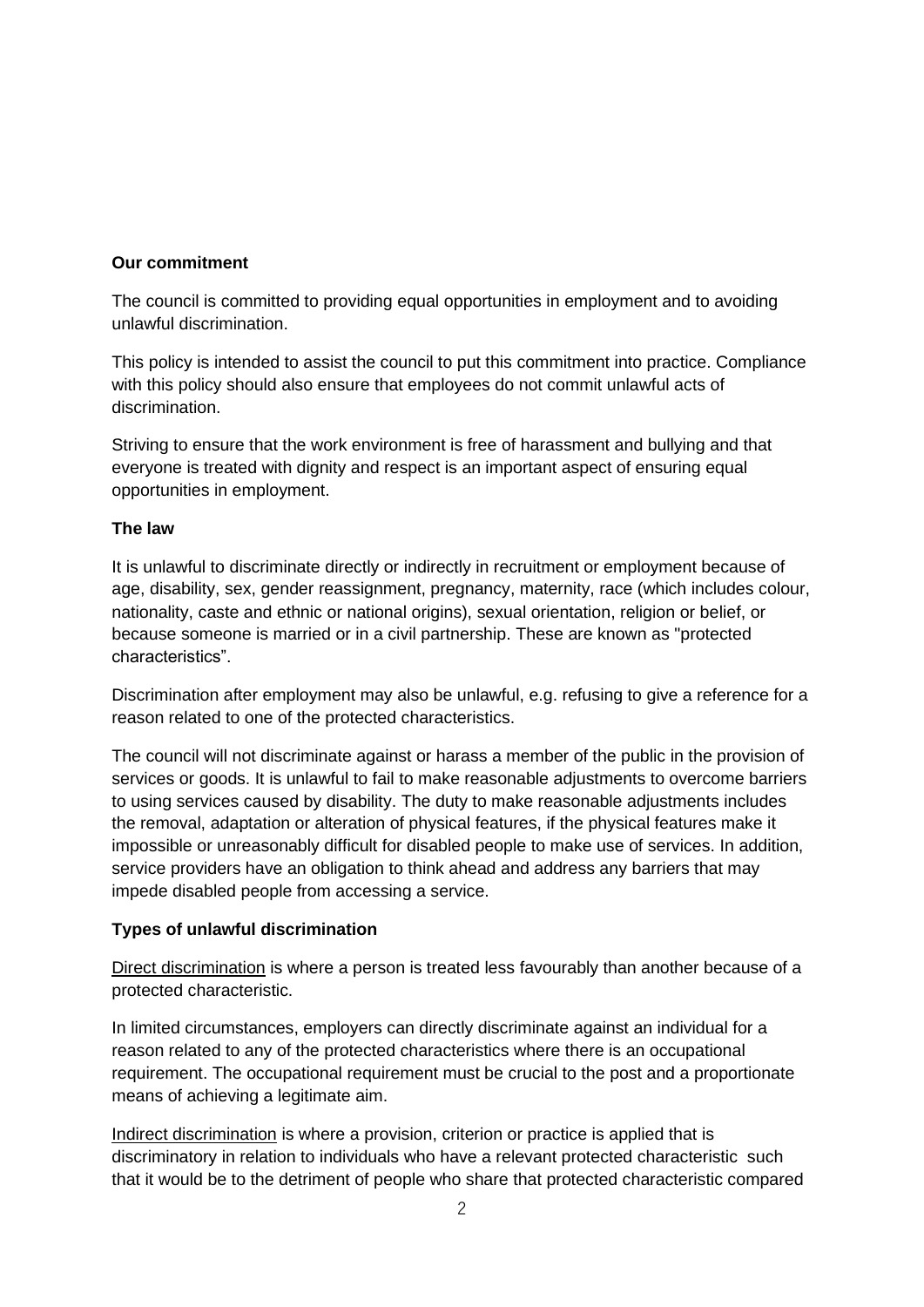with people who do not, and it cannot be shown to be a proportionate means of achieving a legitimate aim.

Harassment is where there is unwanted conduct, related to one of the protected characteristics (other than marriage and civil partnership, and pregnancy and maternity) that has the purpose or effect of violating a person's dignity; or creating an intimidating, hostile, degrading, humiliating or offensive environment. It does not matter whether or not this effect was intended by the person responsible for the conduct.

Associative discrimination is where an individual is directly discriminated against or harassed for association with another individual who has a protected characteristic.

Perceptive discrimination is where an individual is directly discriminated against or harassed based on a perception that he/she has a particular protected characteristic when he/she does not, in fact, have that protected characteristic.

Third-party harassment occurs where an employee is harassed and the harassment is related to a protected characteristic, by third parties.

Victimisation occurs where an employee is subjected to a detriment, such as being denied a training opportunity or a promotion because he/she made or supported a complaint or raised a grievance under the Equality Act 2010, or because he/she is suspected of doing so. However, an employee is not protected from victimisation if he/she acted maliciously or made or supported an untrue complaint.

Failure to make reasonable adjustments is where a physical feature or a provision, criterion or practice puts a disabled person at a substantial disadvantage compared with someone who does not have that protected characteristic and the employer has failed to make reasonable adjustments to enable the disabled person to overcome the disadvantage.

#### **Equal opportunities in employment**

The council will avoid unlawful discrimination in all aspects of employment including recruitment, promotion, opportunities for training, pay and benefits, discipline and selection for redundancy.

#### **Recruitment**

Person and job specifications will be limited to those requirements that are necessary for the effective performance of the job. Candidates for employment or promotion will be assessed objectively against the requirements for the job, taking account of any reasonable adjustments that may be required for candidates with a disability. Disability and personal or home commitments will not form the basis of employment decisions except where necessary.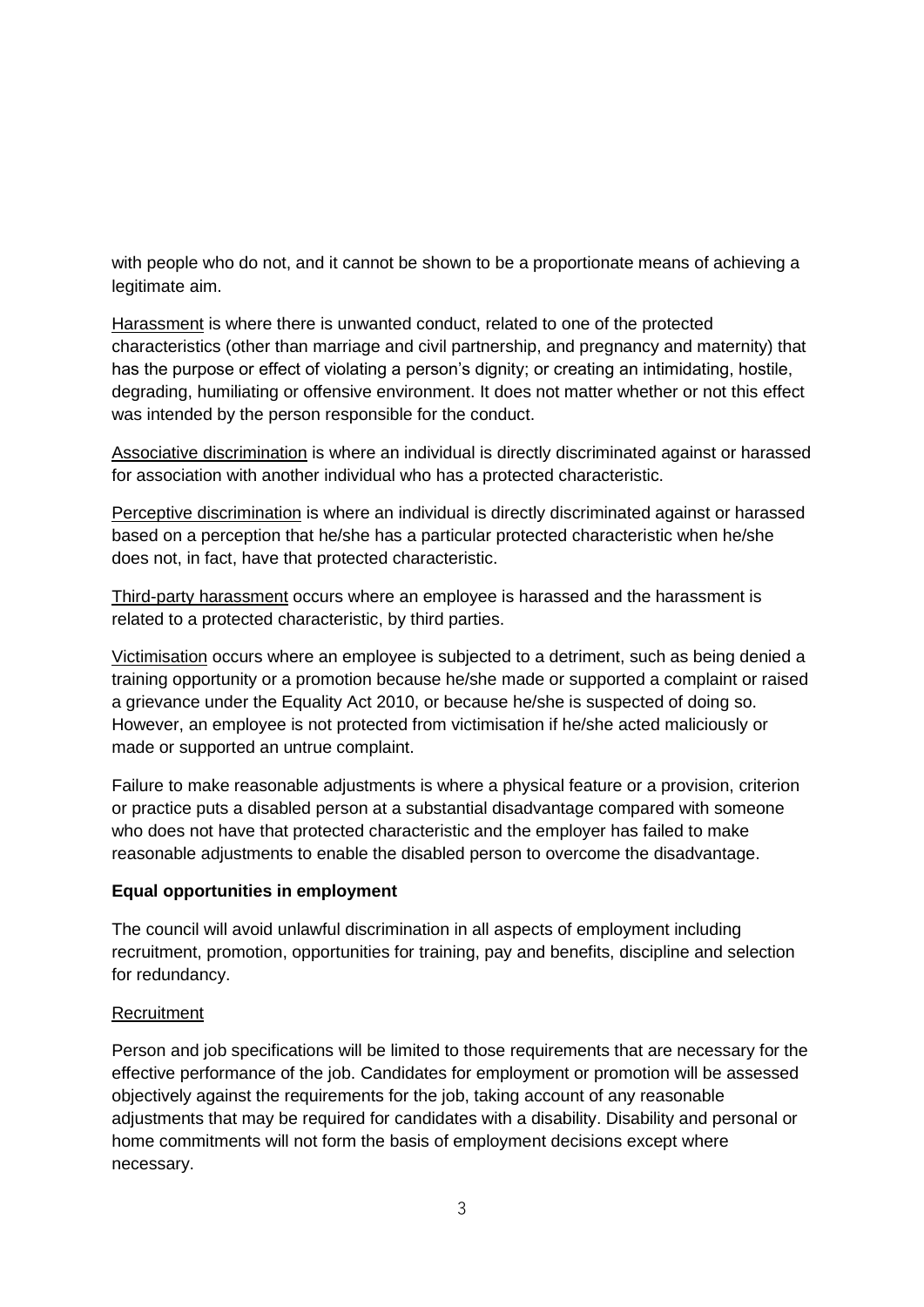## Working practices

The council will consider any possible indirectly discriminatory effect of its standard working practices, including the number of hours to be worked, the times at which these are to be worked and the place at which work is to be done, when considering requests for variations to these standard working practices and will refuse such requests only if the council considers it has good reasons, unrelated to any protected characteristic, for doing so. The council will comply with its obligations in relation to statutory requests for contract variations. The council will also make reasonable adjustments to its standard working practices to overcome barriers caused by disability.

#### Equal opportunities monitoring

The council will monitor the ethnic, gender and age composition of the existing workforce and of applicants for jobs (including promotion), and the number of people with disabilities within these groups, and will consider and take any appropriate action to address any problems that may be identified as a result of the monitoring process.

The council treats personal data collected for reviewing equality and diversity in accordance with the data protection policy. Information about how data is used and the basis for processing is provided in the council's privacy notices.

# **Dignity at work**

The council has a separate dignity at work policy concerning issues of bullying and harassment on any ground, and how complaints of this type will be dealt with.

# **People not employed by the council**

The council will not discriminate unlawfully against those using or seeking to use the services provided by the council.

You should report any bullying or harassment by suppliers, visitors or others to the council who will take appropriate action.

# **Training**

The council will [provide training in/raise awareness of] equal opportunities to those likely to be involved in recruitment or other decision making where equal opportunities issues are likely to arise.

The council will [provide training to/raise awareness of] all staff engaged to work at the council to help them understand their rights and responsibilities under the dignity at work policy and what they can do to help create a working environment free of bullying and harassment.